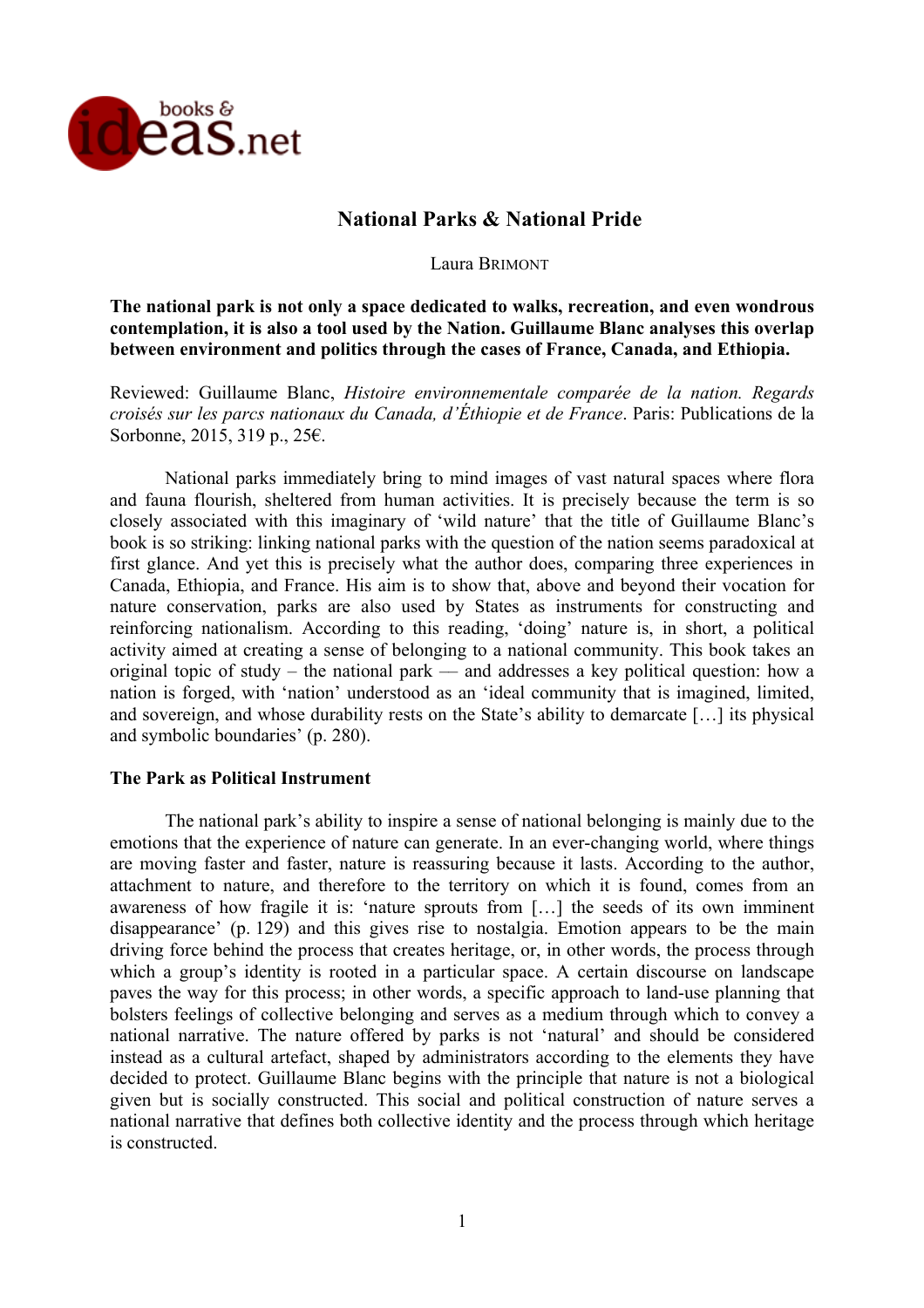Highlighting the national narratives that convey and produce collective identities therefore implies deconstructing the state of nature in order to read land use in political terms. Guillaume Blanc does this through a comparative analysis of three national parks: the Cévennes National Park in France, the Forillon National Park in Quebec, Canada, and the Simien Mountains National Park in Ethiopia. The choice of this trio is highly relevant for the research issue at stake, as it links a country from the South (Ethiopia) with two countries from the North (France and Canada). The latter also differ greatly from one another in terms of their national construction, with the old centralized tradition of the French State on the one hand, and the multinational federalism of the young Canadian State, on the other. The author conducts a historical sociology based on analysis of the legislation, activity reports, and both archival and tourist documentation produced by the parks' administrators since the end of the 1960s.

#### **Landscape as a Medium Conveying a National Narrative**

The book analyses park spaces as political landscapes that convey national narratives. In France, the Cévennes National Park is part of a backward-looking strategy for promoting the rural world, the common denominator of a nation that was mainly agricultural in the early 20<sup>th</sup> century but went on to see profound changes after the Second World War. Through the Cévennes Park, the French administration aims to give a further lease of life to the rural world disappearing elsewhere, thus legitimising the nation through its past. In practice, this narrative of the 'nation as memory' translates into a strategy for protecting rural life more than for protecting nature itself: it is traditional Cevennes culture that seems to be steeped in nature. Here, nature is considered in its anthropic dimension and mankind is integrated as a natural element. In terms of land-use planning, the park administrators valorise local folklore, whether by restoring traditional peasant homes or providing support to agricultural and pastoral practices.

In the case of the Forillon National Park in the Quebec Province, the discourse on landscape is based instead on nature being both timeless and dehumanised. In order to compensate for its lack of past, the Canadian nation has tended to perceive itself as born from its natural territory. Nature is timeless insofar as it was there before the first colonisers and has outlasted them. This 'naturalisation of the nation' offers a way of transcending cultural divisions within the Canadian nation, which formed through a process of adapting to wild nature. For Guillaume Blanc, the Canadian administration aims to 'influence how Canadians perceive their country by making empty, unspoiled nature a feature that is just as deeply rooted as a European's attachment to his or her hamlet or valley' (p. 118). In terms of land organisation, this national narrative can be seen in planning decisions aimed at providing visitors with a sensory experience of nature, through trails, observation posts, or camping areas in the heart of that nature. The intention is to show nature as wild and sublime, preserved from modern human activities. The only traces of anthropisation tolerated by the park administrators are those from the nineteenth century, a period when local populations supposedly lived in harmony with their environment.

The case of the Simien Mountains National Park in Ethiopia is slightly different, insofar as the park serves less to tell a national narrative than to legitimise national authorities in a State still in construction on the international stage. For the Ethiopian State, the park shows that it is capable of protecting the vanishing 'natural Eden of Africa' that is considered by the international community as 'world heritage'. The origin of the park's visitors testifies to this 'inter-nationalisation' of Ethiopian natural heritage: the vast majority are Western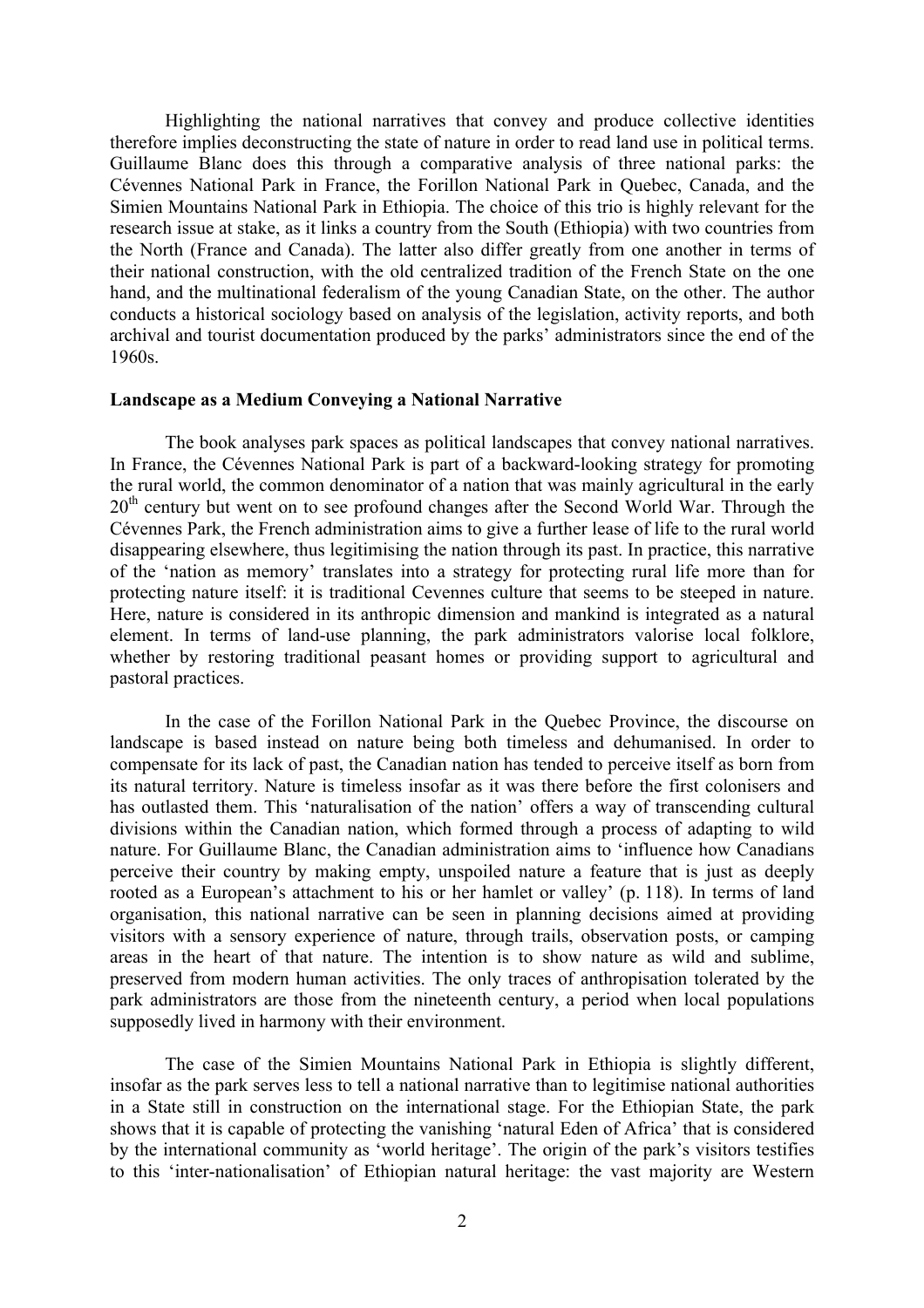visitors who come to the park to admire – or even classify – its large mammals. The Simien Park is therefore not so much a space for national collective experimentation in landscaping but rather the medium for an international narrative of heritage. Nonetheless, the park does also serve a domestic political function, as an instrument of control over the national territory, with central power affirming its political authority by controlling the activities of local populations.

As a political landscape, the national park aims to convey a sense of national belonging. While it seems to clearly fulfil this role in the French and Canadian cases, this is less self-evident in the Ethiopian case where the park was created largely to gain legitimacy on the international stage. Moreover, the process of attachment to heritage grounded in the emotions created by nature is less obvious for the Ethiopian population where the majority of people still live in rural areas and are therefore not lacking in nature. It seems a shame that the author does not focus more on the issue that first sparked his research question: the link between nationalism and nation. While he argues against the hypothesis that an interdependent world heralds the end of the Nation-State, the theoretical contributions of his research to the debate about the definition of nationalism need to be developed further.

#### **Nature at the Intersection of the Global and the Local**

Beyond deciphering national narratives through the lens of park landscaping, the great value of this book is that it shows the conflict between the aims of conservation and those of local economic development, as well as the difference between the interests of local populations and those of external populations likely to visit the parks. National parks are also part of a movement towards tourist consumption of nature: a local space is conserved and then 'consumed' by the national or even international community. In order to construct this space, anthropic activities are necessarily limited so as to give the illusion that nature continues outside contemporary time. In this way, even in the case of the Cévennes Park where the human footprint is integrated as a natural element, it is clearly traditional rural life that is being valorised. However, stopping time in its tracks in this way also inflicts violence on local populations. This violence can be concrete – for example, in the case of the Forillon Park or the Simien Mountains Park, where populations were expelled/displaced – but it can also be symbolic, insofar as local populations internalise the 'presupposition that it is in their interests, or that it is at least their duty, to free nature from their presence' (p. 233).

This analysis of the conflict between economic development and conservation and between local and external interests is fully inline with the concerns of political ecology. This field of research emerged in the 1970s and analyses the stakes inherent in access to and use of the environment, as well as the conflicts that result from these issues. Guillaume Blanc's book therefore leads us to question the very possibility of sustainable development, understood as reconciling economic, social, and environmental aims. The 'win-win' argument put forward by sustainable development is considerably undermined by this inherent contradiction between economic development and conservation and between local and national/global interests. Moreover, the book encourages discussion of certain concepts that derive from the paradigm of sustainable development, for example the notion of 'world heritage'. The Simien Mountains Park and its natural resources are considered as heritage by the international community (represented by UNESCO) and by its (largely Western) visitors, rather than by the populations that actually inhabit it. The notion of world heritage therefore hides a subjective conception of what should be conserved (because it is in fact a cultural conception).